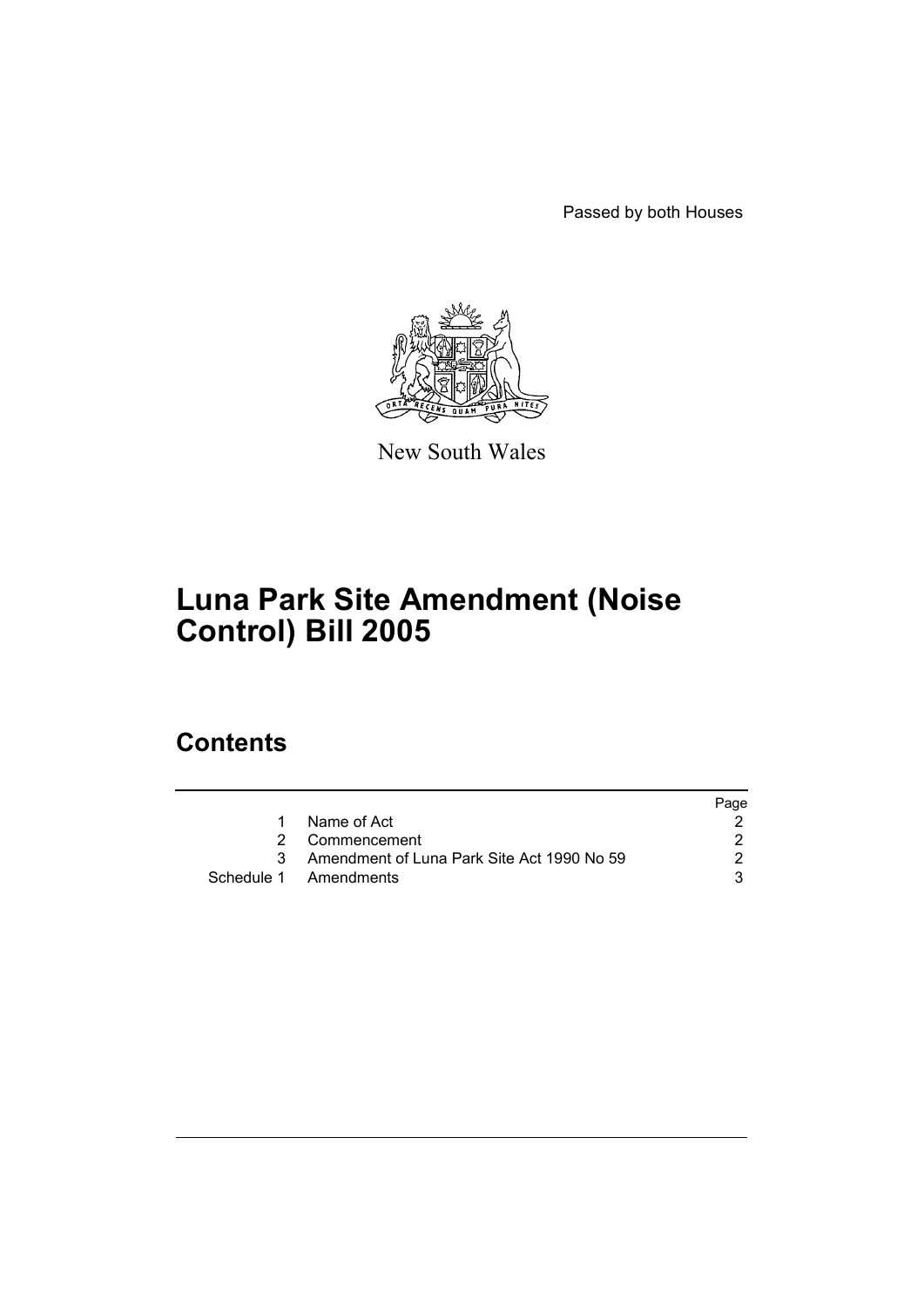*I certify that this PUBLIC BILL, which originated in the LEGISLATIVE ASSEMBLY, has finally passed the LEGISLATIVE COUNCIL and the LEGISLATIVE ASSEMBLY of NEW SOUTH WALES.*

> *Clerk of the Legislative Assembly. Legislative Assembly, Sydney, , 2005*



New South Wales

## **Luna Park Site Amendment (Noise Control) Bill 2005**

Act No , 2005

An Act to amend the *Luna Park Site Act 1990* with respect to noise emissions from the Luna Park site.

*I have examined this Bill, and find it to correspond in all respects with the Bill as finally passed by both Houses.*

*Chairman of Committees of the Legislative Assembly.*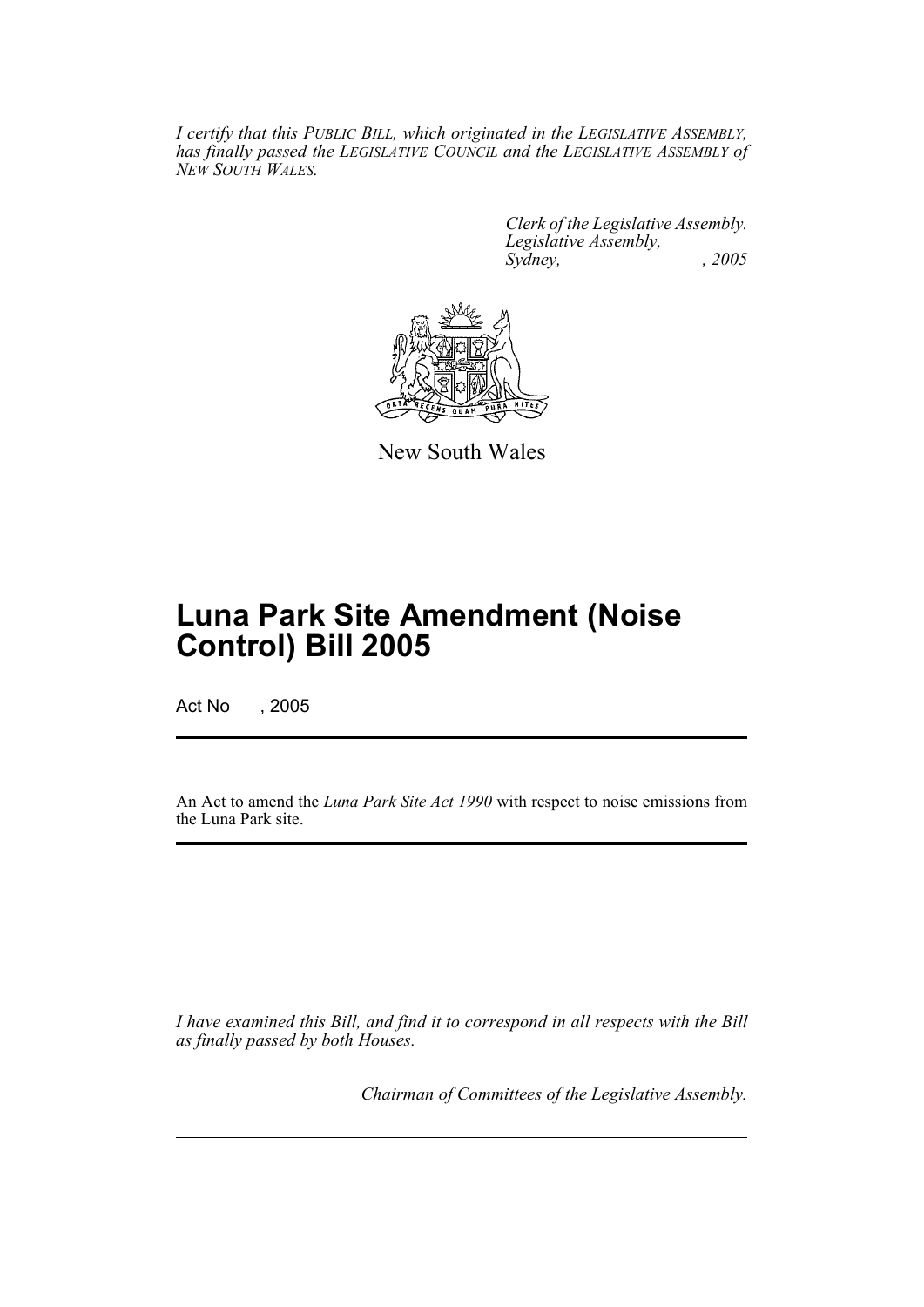## <span id="page-2-0"></span>**The Legislature of New South Wales enacts:**

#### **1 Name of Act**

This Act is the *Luna Park Site Amendment (Noise Control) Act 2005*.

#### <span id="page-2-1"></span>**2 Commencement**

This Act commences on the date of assent.

### <span id="page-2-2"></span>**3 Amendment of Luna Park Site Act 1990 No 59**

The *Luna Park Site Act 1990* is amended as set out in Schedule 1.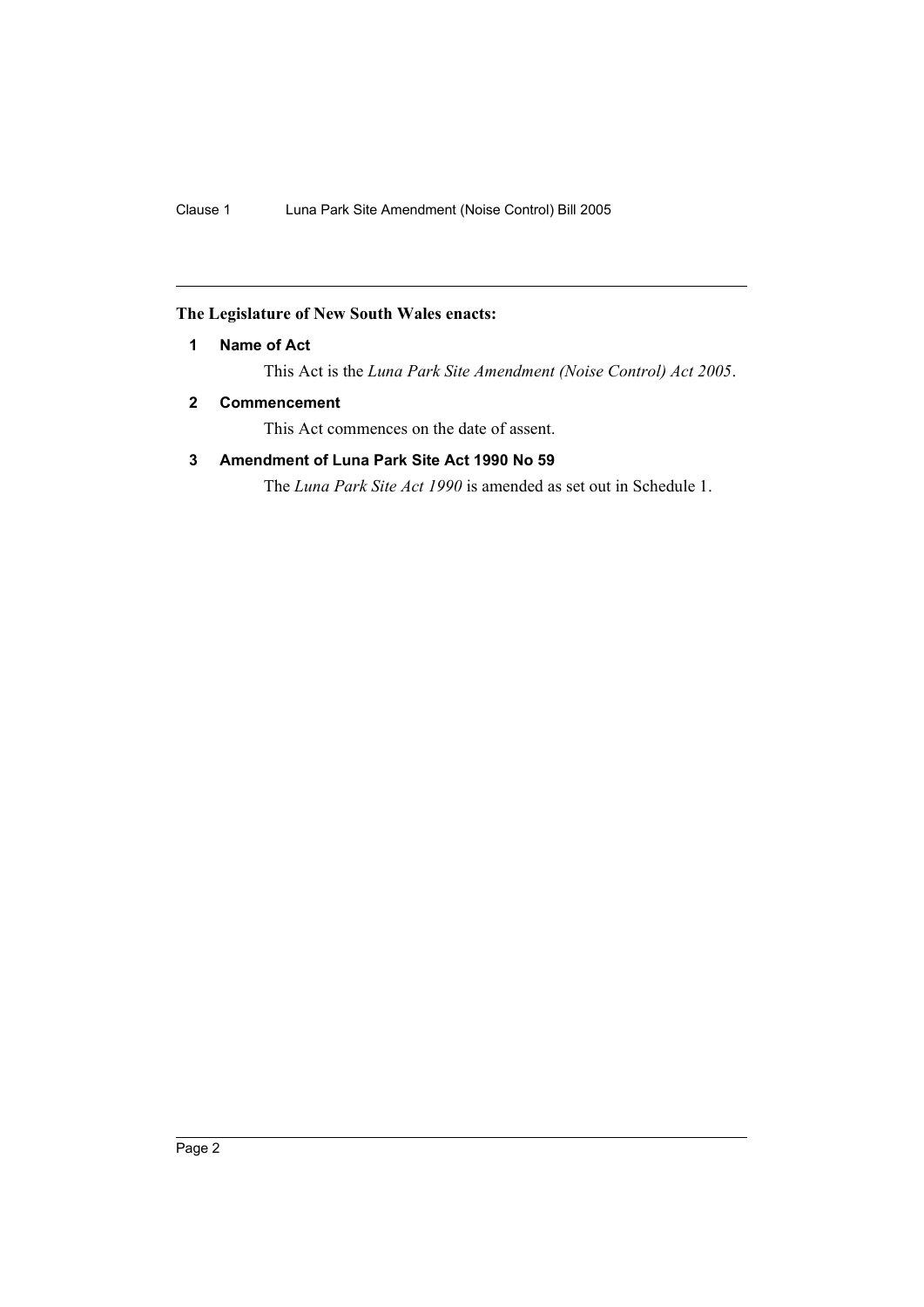Amendments **Amendments** Schedule 1

## <span id="page-3-0"></span>**Schedule 1 Amendments**

(Section 3)

#### **[1] Section 4 Definitions**

Insert in alphabetical order in section 4 (1):

*authorised use* means any use that is authorised under Part 2A. *dedicated use* means any use for a purpose for which the land comprising the Luna Park site is dedicated pursuant to section  $5(1)(b)$ .

#### **[2] Section 4 (1A)**

Insert after section 4 (1):

(1A) In this Act, a reference to the noise from an authorised use or dedicated use includes a reference to noise arising from all persons involved in the use (such as, in the case of a use for public entertainment, the patrons of the entertainment).

#### **[3] Section 19A**

Insert after section 19:

#### **19A Legal proceedings and other noise abatement action**

- (1) No criminal proceedings, no civil proceedings (whether at law or in equity) and no noise abatement action may be taken against any person with respect to the emission of noise from the Luna Park site.
- (2) The emission of noise from the Luna Park site does not constitute a public or private nuisance.
- (3) This section does not apply to or in respect of noise that exceeds the maximum permissible noise level at the closest residential facade.
- (4) This section does not limit or otherwise affect the operation of the *Environmental Planning and Assessment Act 1979* (other than section 121B) or any instrument under that Act in its application to land comprising any part of the Luna Park site.
- (5) For the purposes of this section: *closest residential facade*, in relation to noise, means:
	- (a) the residential facade closest to the source of the noise, or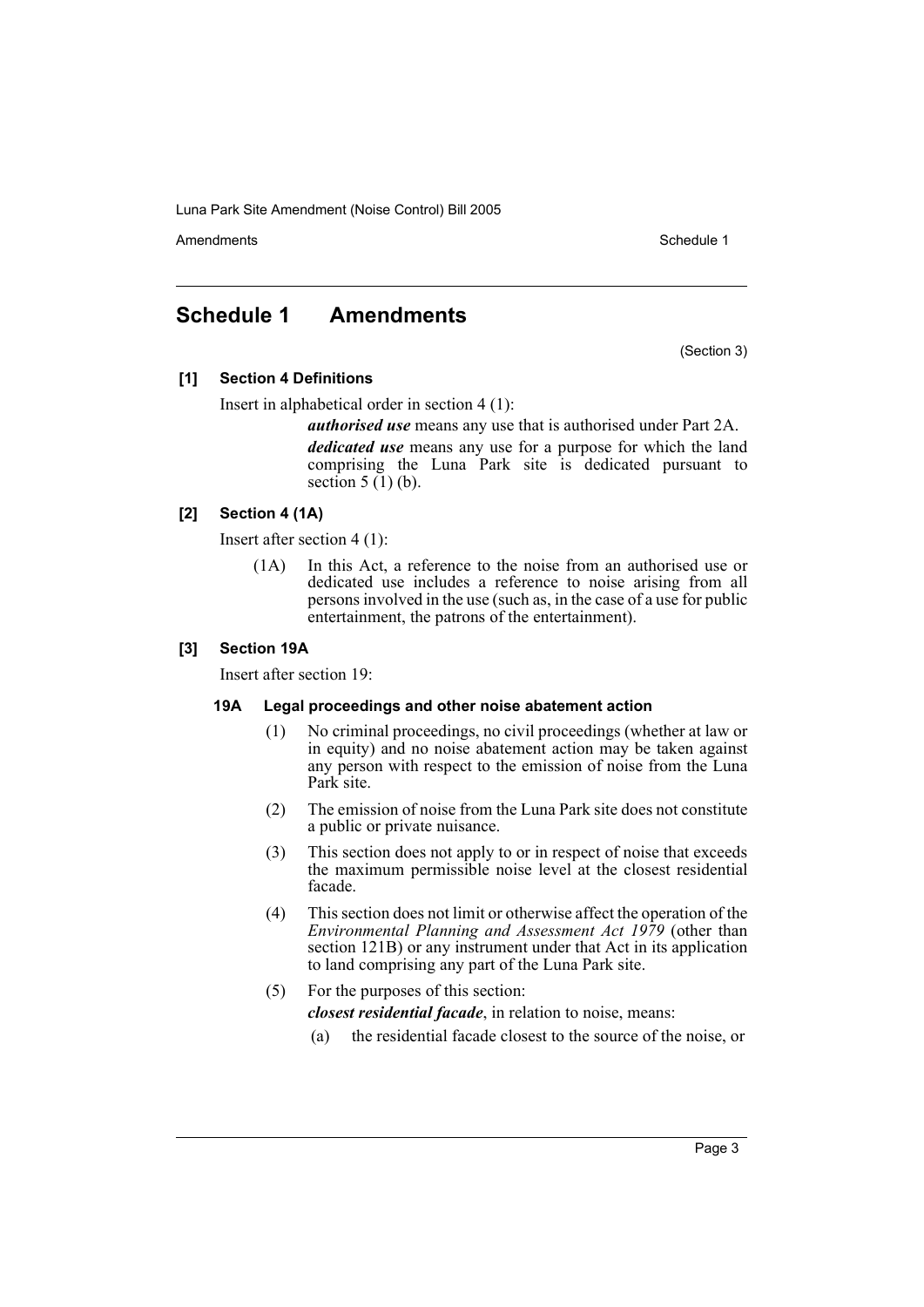#### Schedule 1 Amendments

(b) if there is more than one source of noise, the residential facade closest to where the noise is loudest,

where a reference to a residential facade is a reference to an outside wall of a building containing residential accommodation.

#### *maximum permissible noise level* means:

- (a) a noise level of 85dB (A)  $(L_{A10, 15 mins})$ , or
- (b) if some other noise level is prescribed by the regulations, that other level,

being, in either case, a noise level determined in accordance with:

- (c) Australian Standard AS 1055.1—1997, *Acoustics— Description and measurement of environmental noise*, Part 1: *General procedures*, as in force from time to time, or
- (d) Australian Standard AS 1259.1—1990, *Acoustics—Sound level meters*, Part 1: *Non-integrating*, as in force from time to time, or
- (e) Australian Standard AS 2659.1—1988, *Guide to the use of sound-measuring equipment*, Part 1: *Portable sound level meters*, as in force from time to time.

#### *noise abatement action* means:

- (a) the issuing of a noise control notice, noise abatement order or noise abatement direction under section 264, 268 or 276 of the *Protection of the Environment Operations Act 1997*, or
- (b) the issuing of an order with respect to noise under section 121B of the *Environmental Planning and Assessment Act 1979*, or
- (c) action of the kind that may be taken following a complaint under section 104 of the *Liquor Act 1982* or section 17AA of the *Registered Clubs Act 1976*, or
- (d) any other action of a kind prescribed by the regulations.

#### **[4] Schedule 2 Savings, transitional and other provisions**

Insert at the end of clause 1 (1):

*Luna Park Site Amendment (Noise Control) Act 2005*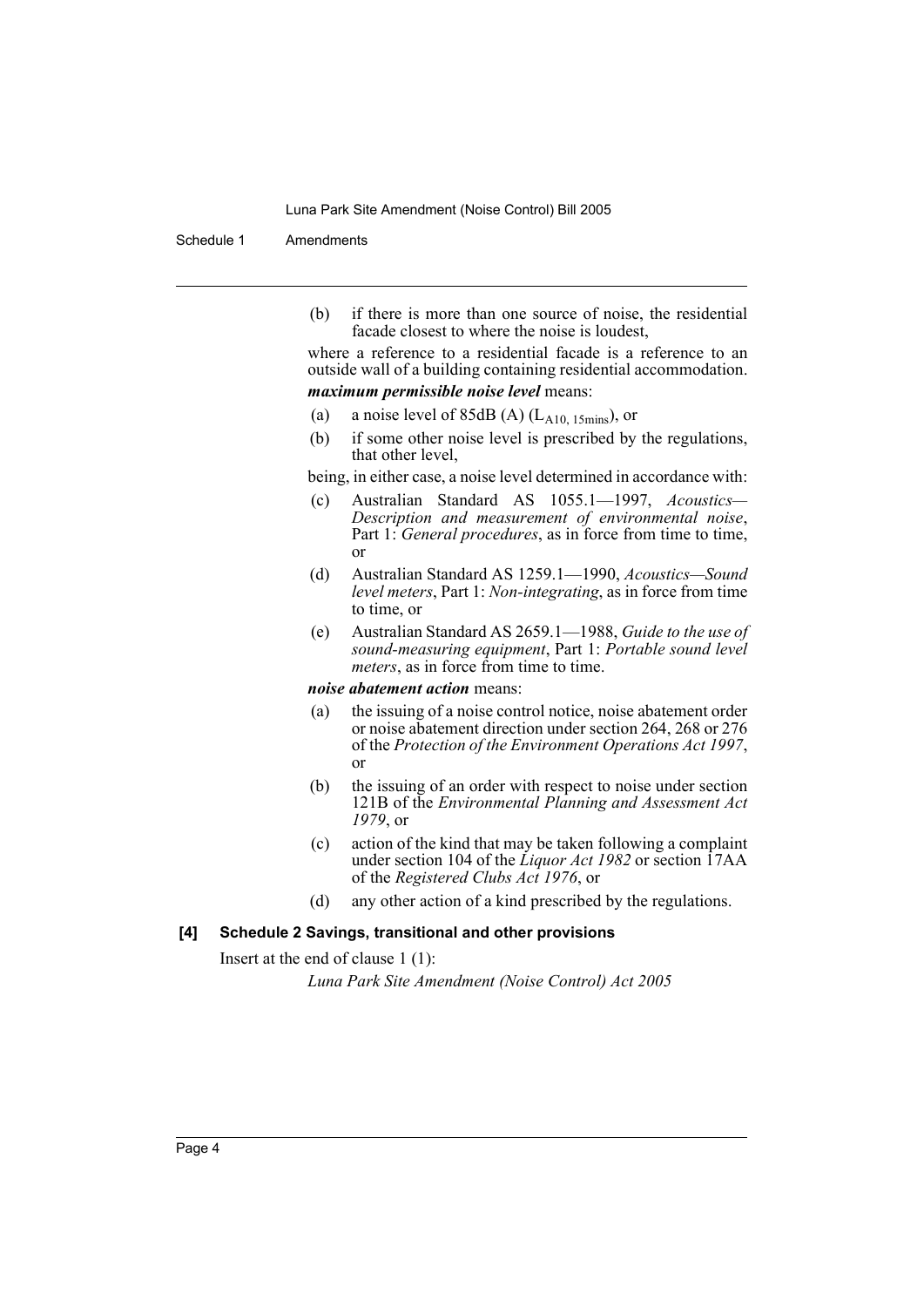Amendments **Amendments** Schedule 1

#### **[5] Schedule 2, Part 3**

Insert after Part 2:

## **Part 3 Luna Park Site Amendment (Noise Control) Act 2005**

#### **3 Past noise emissions from use of land within Luna Park site**

- (1) Any use of land within the Luna Park site that was an authorised use or dedicated use at any time during the relevant period is taken to have been such a use:
	- (a) regardless of the noise arising from the use, or the combined noise arising from all or any such uses, at that time, and
	- (b) regardless of any maximum noise level to which the use was subject, pursuant to the conditions of any development consent, at that time.
- (2) The emission of noise from the Luna Park site at any time during the relevant period is not to be taken to have constituted a public or private nuisance.
- (3) Without limiting their operation apart from this subclause, subclauses (1) and (2) have effect for the purposes of:
	- (a) any legal proceedings commenced during or after the relevant period, and
	- (b) any noise abatement action (within the meaning of section 19A) commenced during or after the relevant period,

with respect to noise emitted from the Luna Park site during that period.

- (4) This clause does not affect any final determination that, before the commencement of this clause, had been made by a court or tribunal in relation to legal proceedings with respect to noise emitted from the Luna Park site during the relevant period.
- (5) Despite subclause (4), any such final determination is not to be construed as limiting or restricting the use of land within the Luna Park site after the commencement of this clause.
- (6) Subclause (5) does not permit noise emitted from the Luna Park site to exceed the maximum permissible noise level at the closest residential facade (within the meaning of section 19A).